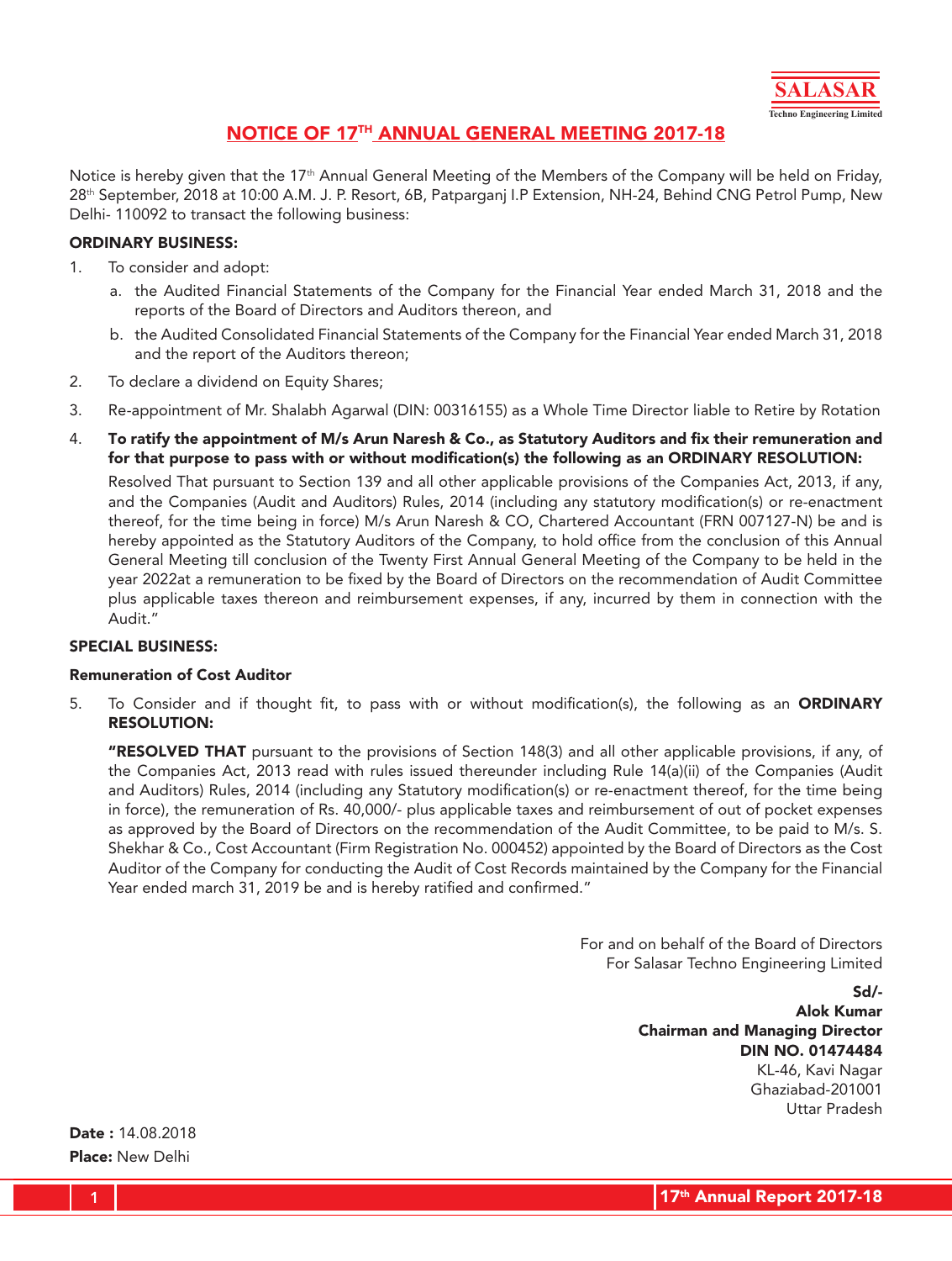

#### **Techno Engineering Limited** NOTES:

- 1. A MEMBER ENTITLED TO ATTEND AND VOTE AT THE MEETING IS ENTITLED TO APPOINT A PROXY TO ATTEND AND VOTE ON POLL, INSTEAD OF HIMSELF / HERSELF / ITSELF AND A PROXY NEED NOT BE A MEMBER OF THE COMPANY. PROXIES, IN ORDER TO BE EFFECTIVE, MUST BE RECEIVED AT THE REGISTERED OFFICE OF THE COMPANY NOT LESS THAN 48 HOURS BEFORE THE COMMENCEMENT OF AGM i.e. BY 10:00 A.M. ON SEPTEMBER 28TH 2018.
- 2. A person can act as proxy on behalf of members not exceeding fifty and holding in the aggregate not more than the total share capital of the Company carrying voting rights. A member holding, more than 10% of the total capital of the Company carrying voting rights may appoint a single person as proxy and such person shall not act as proxy for any other person or shareholder of the Company.
- 3. During the period beginning 24 hours before the time fixed for the commencement of the meeting and ending with the conclusion of the meeting, a member would be entitled to inspect the proxies lodged at any time during the business hours of the Company, provided that not less than three days' notice in writing is given to the Company.
- 4. The Register of Members and Share Transfer Books of the Company will remain closed from Saturday, September  $22^{nd}$ , 2018 to Friday, September 28, 2018 (both days inclusive) for purpose of 17<sup>th</sup> AGM and for payment of Dividend for the Financial Year ended March 31, 2018.
- 5. Corporate Members intending to send their authorized representatives to attend the meeting are requested to send the Company a certified copy of the Board Resolution authorizing their representatives to attend and vote on their behalf at the meeting.
- 6. Members/Proxies are requested to bring their attendance slip duly completed along with their copy of Annual Report to the meeting.
- 7. Members are requested to write to the Company, their query (ies), if any, on the Accounts and operations of the Company at its registered office at least ten days prior to the date of meeting to enable the management to keep the information ready at the meeting.
- 8. Members are informed that in case of Joint Holders attending the meeting; only such joint holders whose name appears first in the order will be entitled to vote.
- 9. The Securities and Exchange Board of India (SEBI) has mandated the submission of Permanent Account Number (PAN) by every participant in securities market. Members holding shares in electronic form, are, therefore, requested to submit their PAN to the Depository participant with whom they maintain their demat accounts. Members holding shares in physical form should submit their PAN to the Registrar and Transfer Agent/Company.
- 10. Members are advised to exercise due diligence and notify the Company of any change in address or demise of any member as soon as possible.
- 11. Notice of the Annual General Meeting along with the Annual Report 2017-18 of the Company is being sent to all the Members in the electronic mode, whose email addresses are registered with the Depository Participant, unless any member has requested for a hard copy of the same and for members who have not registered their email address, hard copy of Annual Report are being sent.
- 12. The Board of Directors have recommended a final dividend of Rs. 1/- per equity share of Rs. 10/- each for the financial year 2017-18. The Dividend on equity shares for the Financial Year 2017-18, if declared, will be paid within a period of 30 days from the date of Annual general Meeting, to those members whose name appears in the Company's Register of Members and to those persons whose name appears as beneficial owner as per the details to be furnished by National Security Depository Limited and Central Depository Services (India) Limited as the close of business hours on September 21st, 2018.
- 13. Pursuant to Section 125 of the Companies Act, 2013 the Company has Unclaimed and Unpaid Dividend but the unpaid Dividend amount not liable to transfer in Investor Education and Protection Fund.
- 14. Register of Directors and key Managerial Personnel and their shareholding maintained under Section 170 of the Companies Act, 2013 and Register of Contract or Arrangements in which Directors are interested, maintained under Section 189 of the Companies Act, 2013, will be available for inspection by the members at the Annual General Meeting of the Company.
- 15. Members may also note that the Notice of Annual General Meeting and the Annual Report for the Financial Year 2017-18 are also available on the Company's Website www.salasartechno.com under the section 'Investors'.
- 16. Investor Grievance Redressal: he Company has designed an exclusive e-mail ID viz. compliance@salasartechno.com to enable the investors to register their Complaints, if any.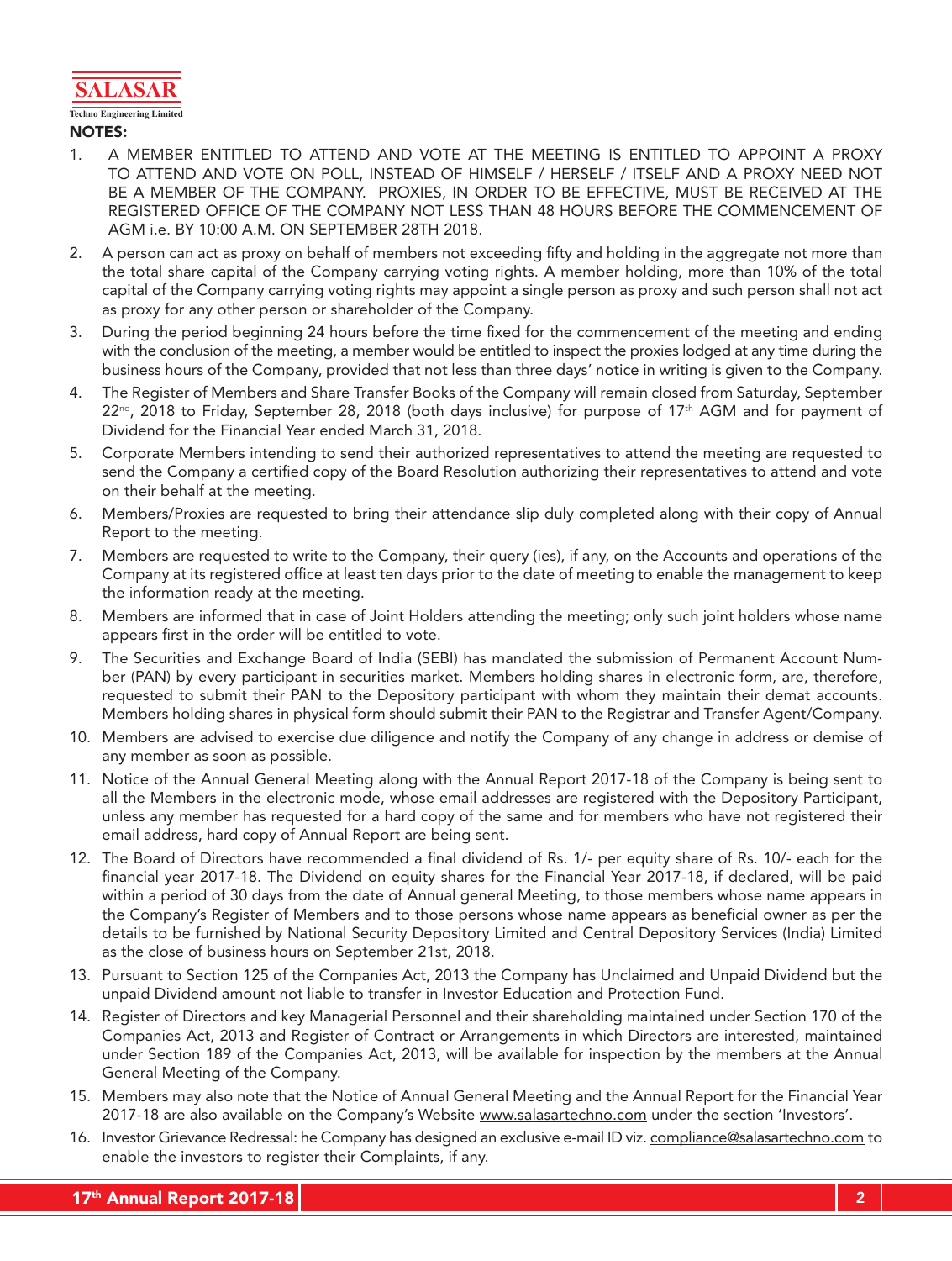

- 17. A route map showing directions to reach the venue of the 17<sup>th</sup> AGM is given at the end of the Annual Report.
- 18. Voting through electronic means

In compliance with provisions of Section 108 of the Companies Act, 2013 read with Rule 20 of the Companies (Management and Administration) Rules, 2014 as amended by the Companies (Management and Administration) Rules, 2015 and Regulation 44 of SEBI (Listing Obligations and Disclosure Requirements) Regulations, 2015, the Company is pleased to provide the facility to members to exercise their right to vote at the 17<sup>th</sup> Annual General Meeting (AGM) by electronic means and members may cast their votes through e-voting services provided by the Central Depository Services (India) Limited (CDSL).

The facility for voting, through Ballot Paper shall also be made available at the Meeting & Members attending the meeting who have not already cast their vote by e-voting shall be able to vote at the meeting through Ballot paper. Members have option to vote either e-voting or through the Ballot Paper. If a member has opted for e-voting, then he/she should not vote BY Ballot Paper and vice-versa.

However, in case members cast their vote both via Ballot Paper and e-voting, then voting through e-voting shall prevail and voting done by Ballot Paper shall be treated as invalid.

#### The instructions for shareholders voting electronically are as under:

- (i) The voting period begins on  $25<sup>th</sup>$  September, 2018 (09:00 a.m.) and ends on  $27<sup>th</sup>$  September 2018 (5:00 p.m.). During this period shareholders' of the Company, holding shares either in physical form or in dematerialized form, as on the cut-off date i.e. 21<sup>st</sup> September, 2018 may cast their vote electronically. The e-voting module shall be disabled by CDSL for voting thereafter.
- (ii) The shareholders should log on to the e-voting website www.evotingindia.com.
- (iii) Click on Shareholders / Members
- (iv) Now Enter your User ID
	- a. For CDSL: 16 digits beneficiary ID,
	- b. For NSDL: 8 Character DP ID followed by 8 Digits Client ID,
	- c. Members holding shares in Physical Form should enter Folio Number registered with the Company.
- (v) Next enter the Image Verification as displayed and Click on Login.
- (vi) If you are holding shares in demat form and had logged on to www.evotingindia.com and voted on an earlier voting of any company, then your existing password is to be used.

(vii) If you are a first time user follow the steps given below:

|                              | For Members holding shares in Demat Form and Physical Form                                                                                                                                                                                                                  |
|------------------------------|-----------------------------------------------------------------------------------------------------------------------------------------------------------------------------------------------------------------------------------------------------------------------------|
| <b>PAN</b>                   | Enter your 10 digit alpha-numeric PAN issued by Income Tax Department (Applicable for both<br>demat shareholders as well as physical shareholders)                                                                                                                          |
|                              | Members who have not updated their PAN with the Company/Depository Participant are<br>requested to use the first two letters of their name and the 8 digits of the sequence number in<br>the PAN field.                                                                     |
|                              | In case the sequence number is less than 8 digits enter the applicable number of 0's before<br>the number after the first two characters of the name in CAPITAL letters. Eq. If your name is<br>Ramesh Kumar with sequence number 1 then enter RA00000001 in the PAN field. |
| Dividend<br>Bank<br>Details  | Enter the Dividend Bank Details or Date of Birth (in dd/mm/yyyy format) as recorded in your<br>demat account or in the company records in order to login.                                                                                                                   |
| OR Date<br>of Birth<br>(DOB) | • If both the details are not recorded with the depository or company please enter the member id<br>/ folio number in the Dividend Bank details field as mentioned in instruction (iv).                                                                                     |

(viii) After entering these details appropriately, click on "SUBMIT" tab.

(ix) Members holding shares in physical form will then directly reach the Company selection screen. However, members holding shares in demat form will now reach 'Password Creation' menu wherein they are required to mandatorily enter their login password in the new password field. Kindly note that this password is to be also used by the demat holders for voting for resolutions of any other company on which they are eligible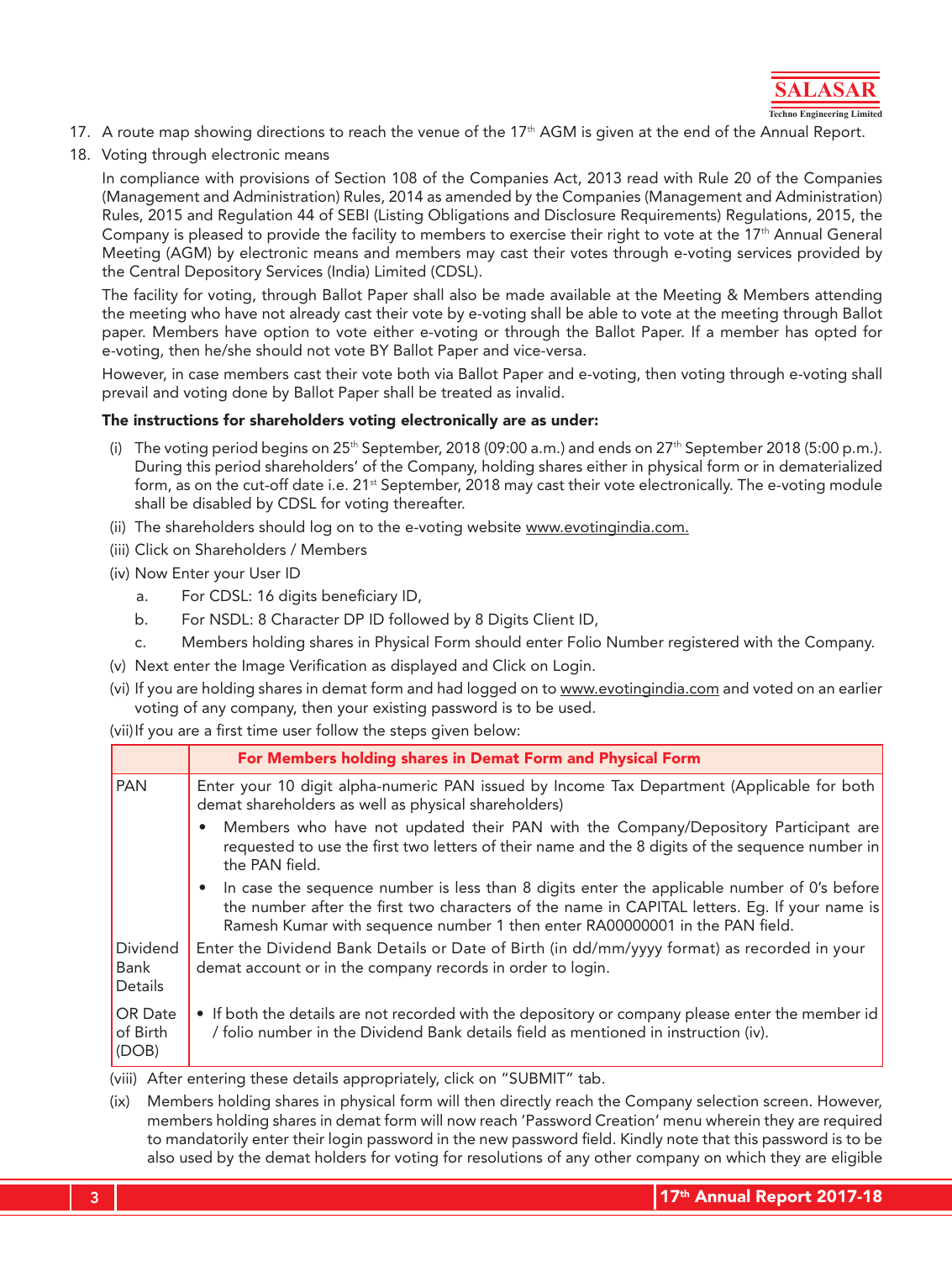

to vote, provided that company opts for e-voting through CDSL platform. It is strongly recommended not to share your password with any other person and take utmost care to keep your password confidential.

- (x) For Members holding shares in physical form, the details can be used only for e-voting on the resolutions contained in this Notice.
- (xi) Click on the EVSN for the relevant Salasar Techno Engineering Limited on which you choose to
- (xii) On the voting page, you will see "RESOLUTION DESCRIPTION" and against the same the option "YES/ NO" for voting. Select the option YES or NO as desired. The option YES implies that you assent to the Resolution and option NO implies that you dissent to the Resolution.
- (xiii) Click on the "RESOLUTIONS FILE LINK" if you wish to view the entire Resolution details.
- (xiv) After selecting the resolution you have decided to vote on, click on "SUBMIT". A confirmation box will be displayed. If you wish to confirm your vote, click on "OK", else to change your vote, click on "CANCEL" and accordingly modify your vote.
- (xv) Once you "CONFIRM" your vote on the resolution, you will not be allowed to modify your vote.
- (xvi) You can also take a print of the votes cast by clicking on "Click here to print" option on the Voting page.
- (xvii) If a demat account holder has forgotten the changed login password then Enter the User ID and the image verification code and click on Forgot Password & enter the details as prompted by the system.
- (xviii) Shareholders can also cast their vote using CDSL's mobile app m-Voting available for android based mobiles. The m-Voting app can be downloaded from Google Play Store. Apple and Windows phone users can download the app from the App Store and the Windows Phone Store respectively. Please follow the instructions as prompted by the mobile app while voting on your mobile.
- (xix) Note for Non Individual Shareholders and Custodians
	- • Non-Individual shareholders (i.e. other than Individuals, HUF, NRI etc.) and Custodian are required to log on to www.evotingindia.com and register themselves as Corporate.
	- A scanned copy of the Registration Form bearing the stamp and sign of the entity should be emailed to helpdesk.evoting@cdslindia.com.
	- After receiving the login details a Compliance User should be created using the admin login and password. The Compliance User would be able to link the account(s) for which they wish to vote on.
	- The list of accounts linked in the login should be mailed to helpdesk.evoting@cdslindia.com and on approval of the accounts they would be able to cast their vote.
	- A scanned copy of the Board Resolution and Power of Attorney (POA) which they have issued in favour of the Custodian, if any, should be uploaded in PDF format in the system for the scrutinizer to verify the same.
- (xx) In case you have any queries or issues regarding e-voting, you may refer the Frequently Asked Questions ("FAQs") and e-voting manual available at www.evotingindia.com, under help section or write an email to helpdesk.evoting@cdslindia.com
- 19. Ms. Deepika Gaur of M/s Deepkia Madhwal & Associates Practicing Company Secretary (Membership No. 31234) has been appointed as the Scrutinizer to scrutinize the e-voting process in fair and transparent manner.
- 20. The Scrutinizer shall after the conclusion of voting at the AGM, will first count the votes cast at the meeting and thereafter unlock the votes cast through remote e-voting in the presence of at least two witnesses, not in the employment of the Company and shall make not later than 48 hours of conclusion of the AGM, a consolidated Scrutinizer's report of the total votes cast in favour or against, if any, to the Chairman or a person or the person authorized by him in writing who shall countersign the same and declare the result of voting forthwith.

The results of voting will declared within 48 hours from the conclusion of AGM and the Resolutions will be deemed to be passed on the date of AGM, subject to receipt of requisite number of votes.

- 21. The declared result along with the Scrutinizer's Report, will be available forthwith on the Company's website www.salasartechno.com under the section 'Investors' and on the website of CDSL; such results will also be forwarded to the national Stock Exchange of India & BSE Limited.
- 22. All the documents referred in the accompanying Notice and Explanatory Statement are open for inspection at the Registered Office of the Company on all working days between 11:00 AM to 4:00 PM up to the date of Annual general Meeting.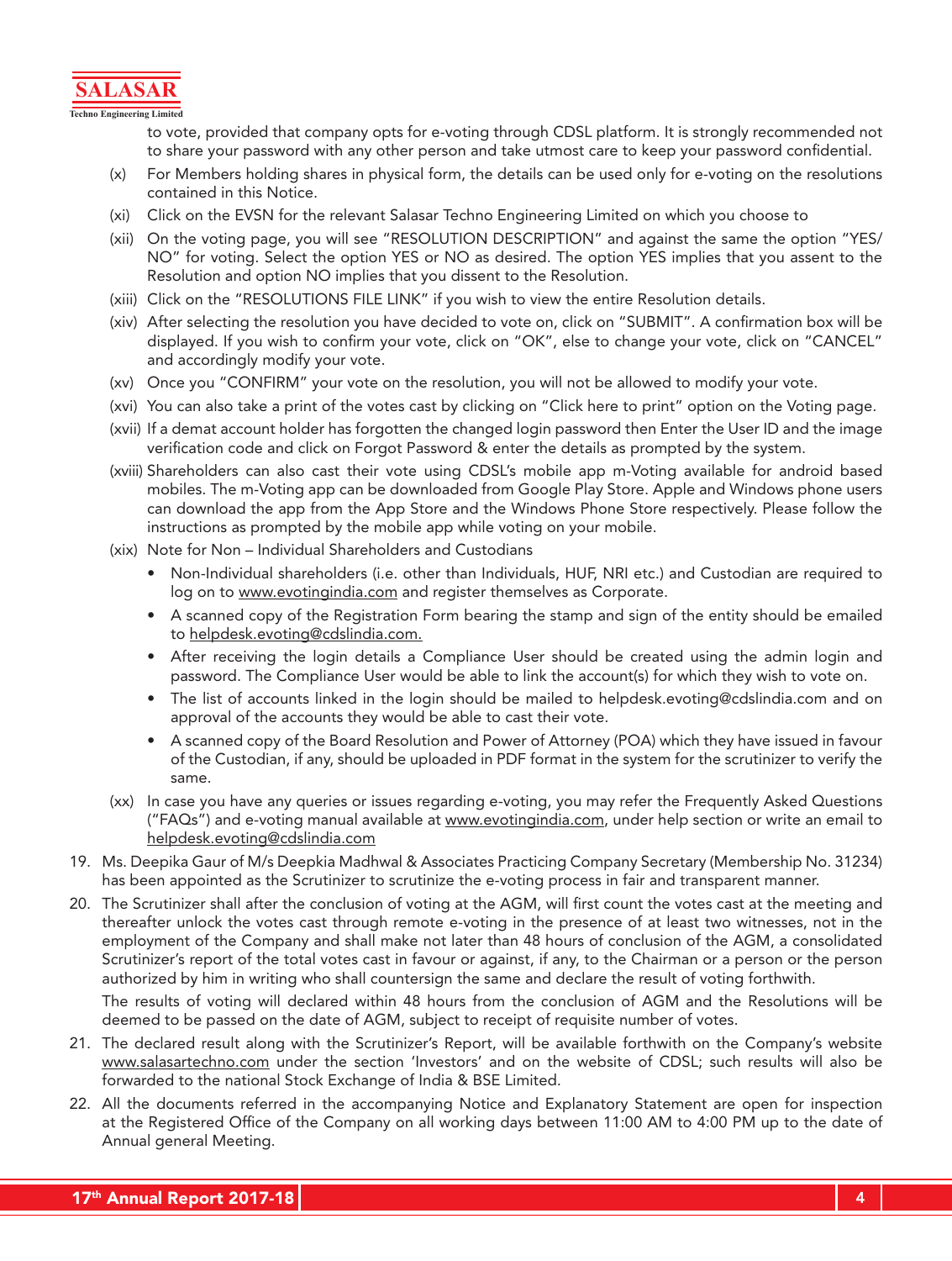

## RE-APPOINTMENT/APPOINTMENT OF DIRECTORS (ANNEXURE TO NOTICE)

### A brief resume in respect of the proposed re-appointment/appointment of Directors is given below in terms of Regulation 36(3) of SEBI (LODR), 2015

| Particulars                                           | Mr. Shalabh Agarwal                                                                                                                                                                                                                                                                                                                                                                                                                                                                                                                                                                             |
|-------------------------------------------------------|-------------------------------------------------------------------------------------------------------------------------------------------------------------------------------------------------------------------------------------------------------------------------------------------------------------------------------------------------------------------------------------------------------------------------------------------------------------------------------------------------------------------------------------------------------------------------------------------------|
| <b>DIN</b>                                            | 00316155                                                                                                                                                                                                                                                                                                                                                                                                                                                                                                                                                                                        |
| Date of Birth                                         | 27/12/1973                                                                                                                                                                                                                                                                                                                                                                                                                                                                                                                                                                                      |
| Date of Appointment in the Board                      | 03/07/2014                                                                                                                                                                                                                                                                                                                                                                                                                                                                                                                                                                                      |
| Qualifications                                        | B. Tech from MIT, Manipal                                                                                                                                                                                                                                                                                                                                                                                                                                                                                                                                                                       |
| Experience                                            | Mr. Agarwal joined his family business of sugar<br>manufacturing in the year 1991. Then switched to iron<br>& steel industry in the year 2003 and joined Saini Alloys<br>Pvt Ltd which was engaged in manufacturing and trading<br>of stainless steel casting. In 2006 he joined our Company<br>as Vice President -operations, looking after transmission<br>line tower segment. He has experience of more than<br>19 years in sugar industry and trading, manufacturing and<br>fabrication of iron & steel. He is looking after operations,<br>sales & marketing of Power Transmission Towers. |
| Directorship held in others Listed Companies          | Nil                                                                                                                                                                                                                                                                                                                                                                                                                                                                                                                                                                                             |
| Membership in Committee across other Listed Companies | Nil                                                                                                                                                                                                                                                                                                                                                                                                                                                                                                                                                                                             |
| Number of Shares held in the Company                  | 1280592                                                                                                                                                                                                                                                                                                                                                                                                                                                                                                                                                                                         |
| Relationship with other Directors                     | Younger brother of Mr. Shashank Agarwal                                                                                                                                                                                                                                                                                                                                                                                                                                                                                                                                                         |

Details of Shareholding/other Convertible Securities of Non-Executive Directors of the Company (Pursuant to Regulation 36(3) of SEBI (LODR), 2015)

| SI. NO. | <b>NAME OF DIRECTOR</b> | <b>NO. OF EQUITY SHARES</b> |
|---------|-------------------------|-----------------------------|
|         | Mr. Anil Kumar Jain     | NIL                         |
|         | Mr. Sanjay Chandak      | <b>NIL</b>                  |
| 3.      | Mr. Vijay Kumar Jain    | <b>NIL</b>                  |
|         | Mr. Amit Jain           | <b>NIL</b>                  |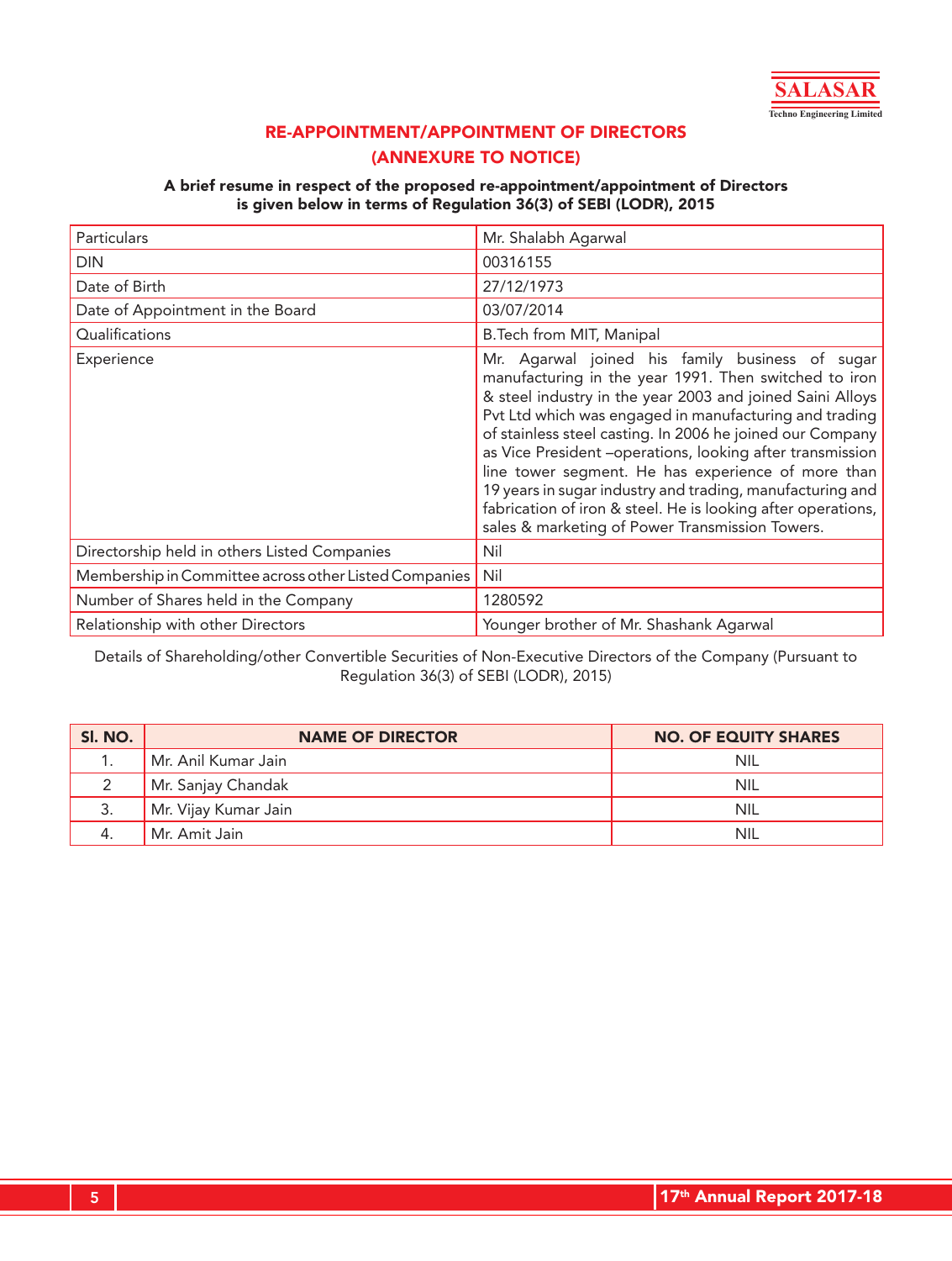

**Techno Engineering Limited**

#### EXPLANATORY STATEMENT PURSUANT TO SECTION 102(1) OF THE COMPANIES ACT, 2013 ANNEXED AND FORMING PART OF THE NOTICE

#### Item No. 5

The Board, on the recommendation of the Audit Committee, has approved the re-appointment and remuneration of M/s S. Shekhar & Co., the Cost Accountants as the Cost Auditors to conduct the audit of the Cost Records of the Company for the Financial Year 2017-18 as per the following details:

| <b>Product</b>                                                                                   | <b>Factory</b>                                                                                                    |
|--------------------------------------------------------------------------------------------------|-------------------------------------------------------------------------------------------------------------------|
| Towers, Transmission Towers, Monopoles, Solar Module   Jindal Nagar, Distt. Hapur- 201313 (U.P.) | Galvanised and Non-galvanised Steel Structure (Telecom   Unit-I: Khasra No. 265, 281-283, VillParsaun-Dasna, P.O. |
| <b>Mounting Structure</b> )                                                                      | Unit-II: Khasra No. 1184, 1185, Vill. Khera, P.O.Pilkhuwa,  <br>Distt. Hapur- 245304, (U.P.)                      |

In accordance with the provisions of Section 148 of the Companies Act, 2013 read with the Companies (Audit and Auditor) Rules, 2014 as amended up to date, the remuneration payable to Cost Auditors is to be ratified by the Shareholders for the Financial Year 2018-19 by way of an Ordinary resolution.

The Board of Directors recommends the resolution as set out in item No. 5 of the notice for approval of members.

None of the Directors and key Managerial Personnel of the Company including their relatives are concerned or interested, financially or otherwise in the resolutions.

## For and on behalf of the Board of Directors For Salasar Techno Engineering Limited

Sd/- Alok Kumar Chairman and Managing Director DIN NO. 01474484 KL-46, Kavi Nagar Ghaziabad-201001 Uttar Pradesh

Date : 14.08.2018 Place: New Delhi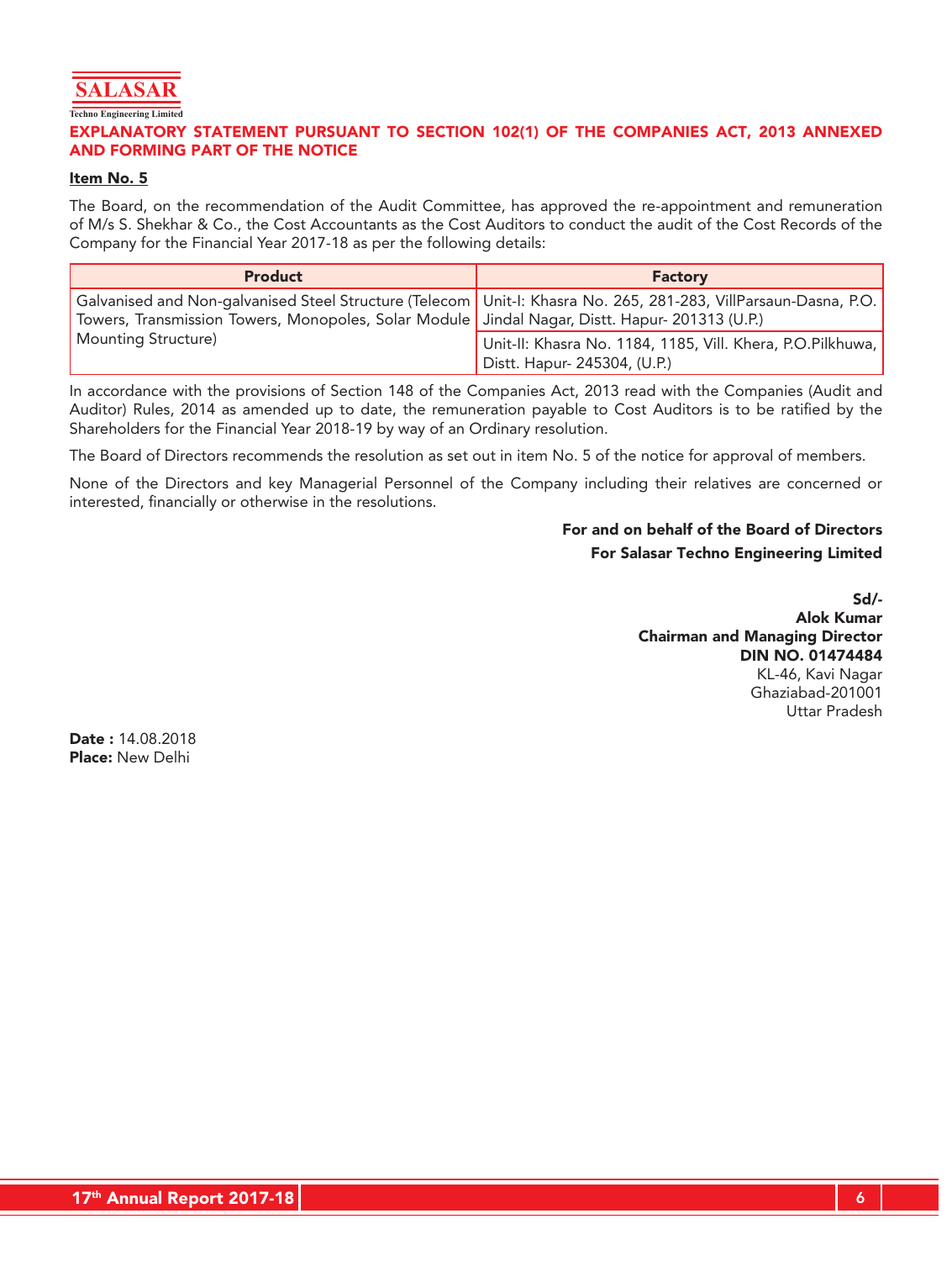

# SALASAR TECHNO ENGINEERING LIMITED

[Corporate Identity Number (CIN) : L23201DL2001PLC174076] Regd. Office: E-20, South Extension, New Delhi- 110049 Tel. Phone No.: +91 8447326923/8527979371 Fax: +91-11-45823834 Website: [www.salasartechno.com](http://www.salasartechno.com), E-mail id: [compliance@salasartechno.com](mailto:compliance@salasartechno.com)

#### ATTENDANCE SLIP

| Folio No.                                                    |  |
|--------------------------------------------------------------|--|
| DP ID                                                        |  |
| Client ID                                                    |  |
|                                                              |  |
| (To be filled if the Proxy attends instead<br>of the Member) |  |

I hereby record my presence at the 17<sup>th</sup> Annual General Meeting held on Friday, 28<sup>th</sup> September, 2018 at 10:00 a.m. at J. P. Hotel and Resorts, 6B, Patparganj I.P Extension, NH-24, Behind CNG Petrol Pump, New Delhi- 110092

> ………………………………………… Member/Proxy's Signature

| (PLEASE BRING THIS ATTENDANCE SLIP TO THE MEETING AND HAND OVER AT THE ENTRANCE DULYFILLED IN) |  |
|------------------------------------------------------------------------------------------------|--|
|                                                                                                |  |

## SALASAR TECHNO ENGINEERING LIMITED

[Corporate Identity Number (CIN) : L23201DL2001PLC174076] Regd. Office: E-20, South Extension, New Delhi- 110049 Tel. Phone No.: +91 8447326923/8527979371 Fax: +91-11-45823834 Website: [www.salasartechno.com](http://www.salasartechno.com), E-mail id: [compliance@salasartechno.com](mailto:compliance@salasartechno.com)

## MGT-11 PROXY FORM

|        | (Pursuant to Section 105(6) of the Companies Act, 2013 and Rules 19(3) of the Companies (Management and<br>Administration) Rules, 2014) |  |  |  |
|--------|-----------------------------------------------------------------------------------------------------------------------------------------|--|--|--|
|        |                                                                                                                                         |  |  |  |
|        | Email Id                                                                                                                                |  |  |  |
| DP ID: |                                                                                                                                         |  |  |  |
|        |                                                                                                                                         |  |  |  |
|        | I/We, being the member (s) of  shares of the Salasar Techno Engineering Limited, hereby<br>appoint:                                     |  |  |  |
|        |                                                                                                                                         |  |  |  |
|        |                                                                                                                                         |  |  |  |
|        |                                                                                                                                         |  |  |  |
|        |                                                                                                                                         |  |  |  |
|        |                                                                                                                                         |  |  |  |
|        |                                                                                                                                         |  |  |  |